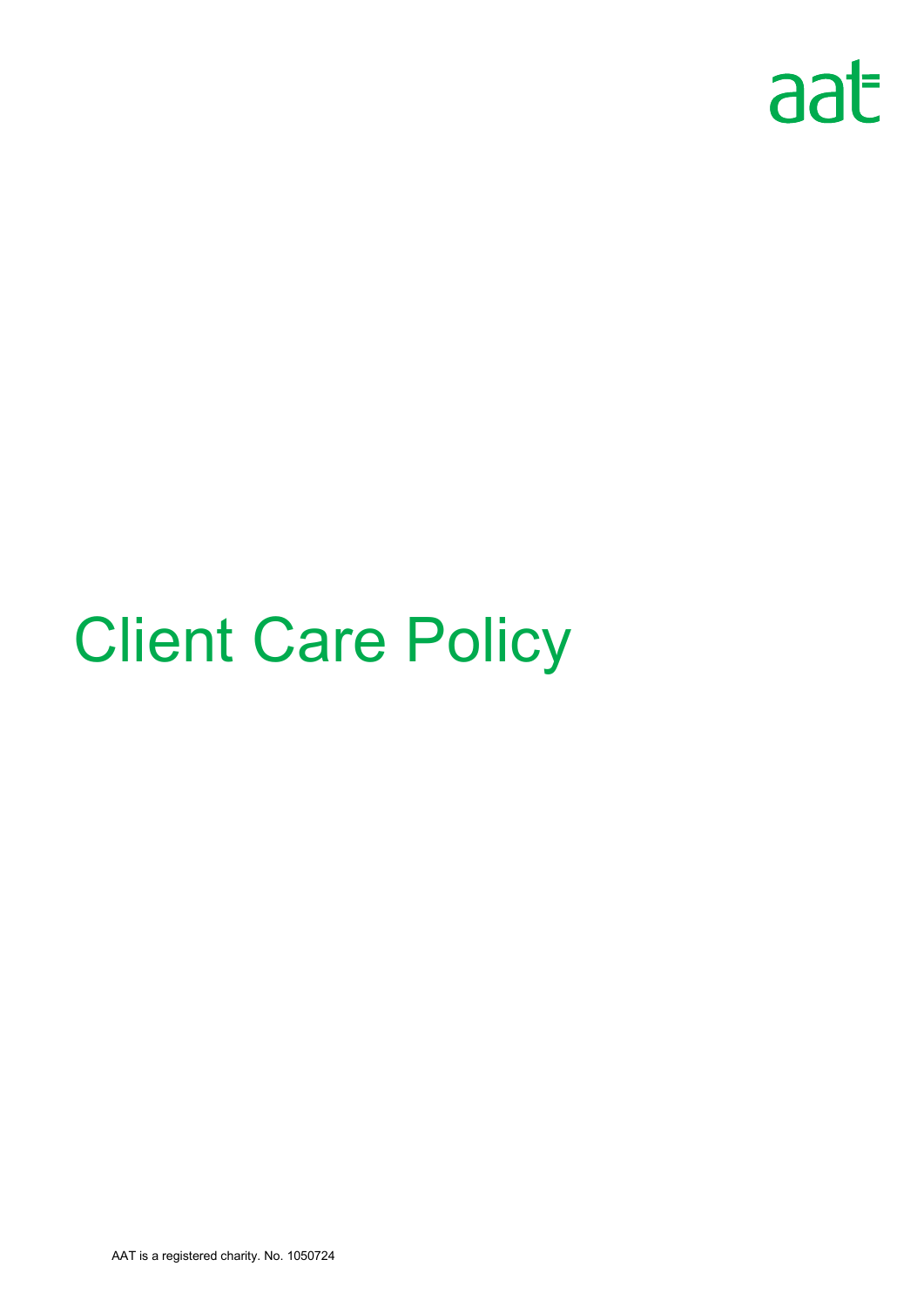# Client Care

#### **Document properties**

| Version                | V2.0                                 |
|------------------------|--------------------------------------|
| Owner / author         | Professional Standards and Policy    |
| Supersedes when issued | 19 June 2019                         |
| Date of issue          | 01 July 2022                         |
| Circulation            | www.aat.org.uk                       |
| Format for circulation | Electronic (PDF); print as required. |
| <b>Classification</b>  | <b>UNRESTICTED</b>                   |

### **Change control**

| <b>Version No.</b> | Page | Changes made                                                                                                                                                                                                                                                                                                   | <b>Date</b> |
|--------------------|------|----------------------------------------------------------------------------------------------------------------------------------------------------------------------------------------------------------------------------------------------------------------------------------------------------------------|-------------|
| V1.1               | 5    | Legislative update to Data Protection Act 2018 in paragraph 5(m)                                                                                                                                                                                                                                               | 19/06/2019  |
| V2.0               | 4    | Signposting to AAT's onboarding resources to assist critical assessment on<br>any proposed engagement before accepting or declining an appointment.                                                                                                                                                            | 01/07/2022  |
| V2.0               | 5    | Additional detail included to paragraph 5(p) to specify the role of the alternate<br>in the event of the <i>licensed member's</i> permanent incapacity or illness, who<br>will have access to the client's information held in order to make initial<br>contact with them and agree the work to be undertaken. | 01/07/2022  |
| V2.0               | 6    | Inclusion of paragraph 8 specifying the engagement letter agreed with each<br>client should be reviewed regularly and that a revised engagement letter<br>should be issued when terms are amended.                                                                                                             | 01/07/2022  |
| V2.0               | 6    | Inclusion of paragraph 9 that confirms that terms that have been agreed by<br>way of an engagement letter, must be retained, and be made available to<br>AAT representatives on request.                                                                                                                       | 01/07/2022  |
| V2.0               | 6    | More specific guidelines included in paragraph 11 in respect of what should<br>be included in a firms internal complaint procedure and inclusion of<br>paragraph 12 re consideration whether a PII provider needs to be informed<br>of the complaint.                                                          | 01/07/2022  |

#### **Associated regulations and polices**

*Code of Professional Ethics AAT Regulations Disciplinary Regulations Licensing Regulations Licensing Policy CPD Policy Continuity of Practice Policy Professional Indemnity Insurance (PII) Policy Clients' Money Policy Health and Disability Policy Money Laundering Regulations* 

*.*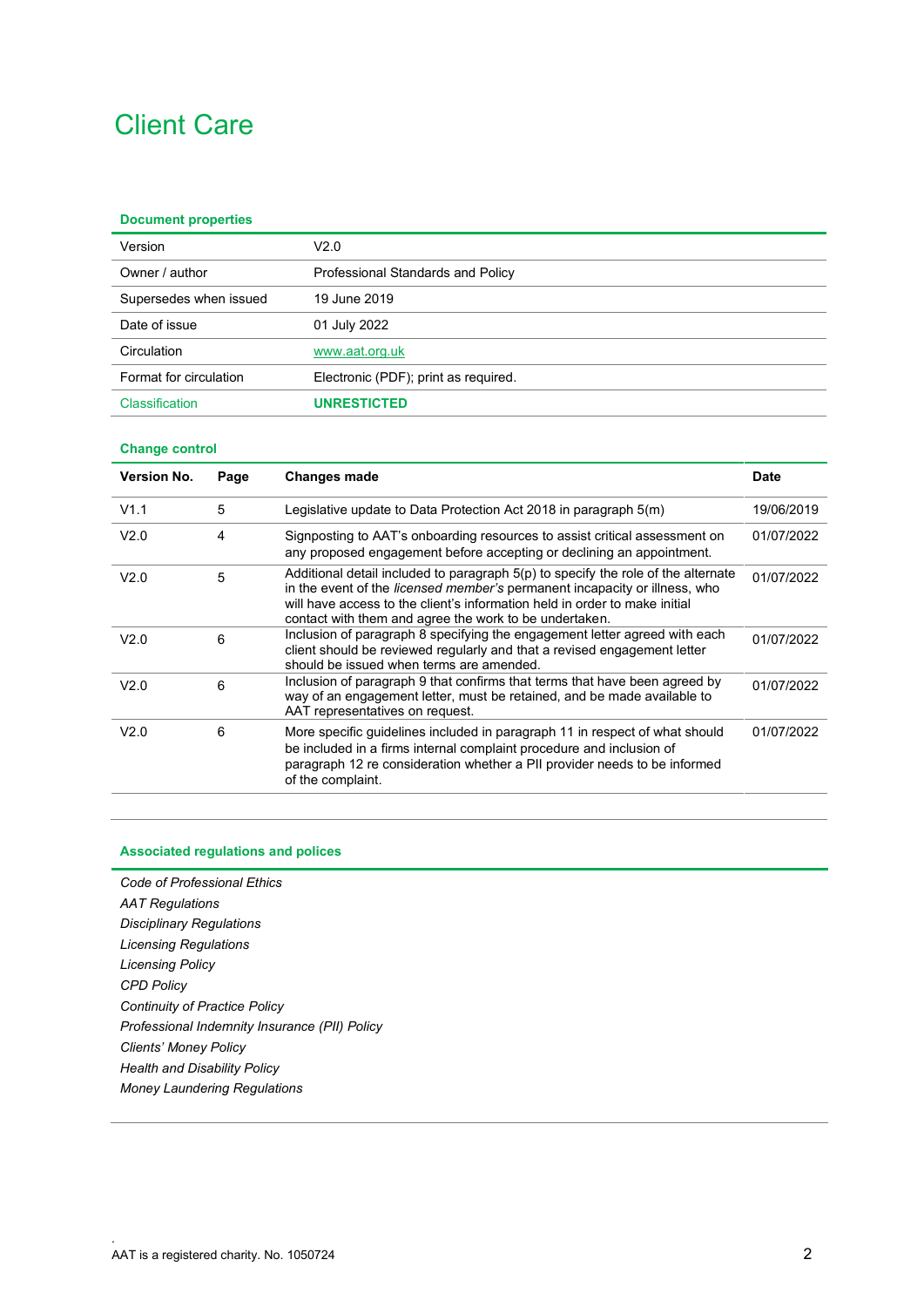## **Contents**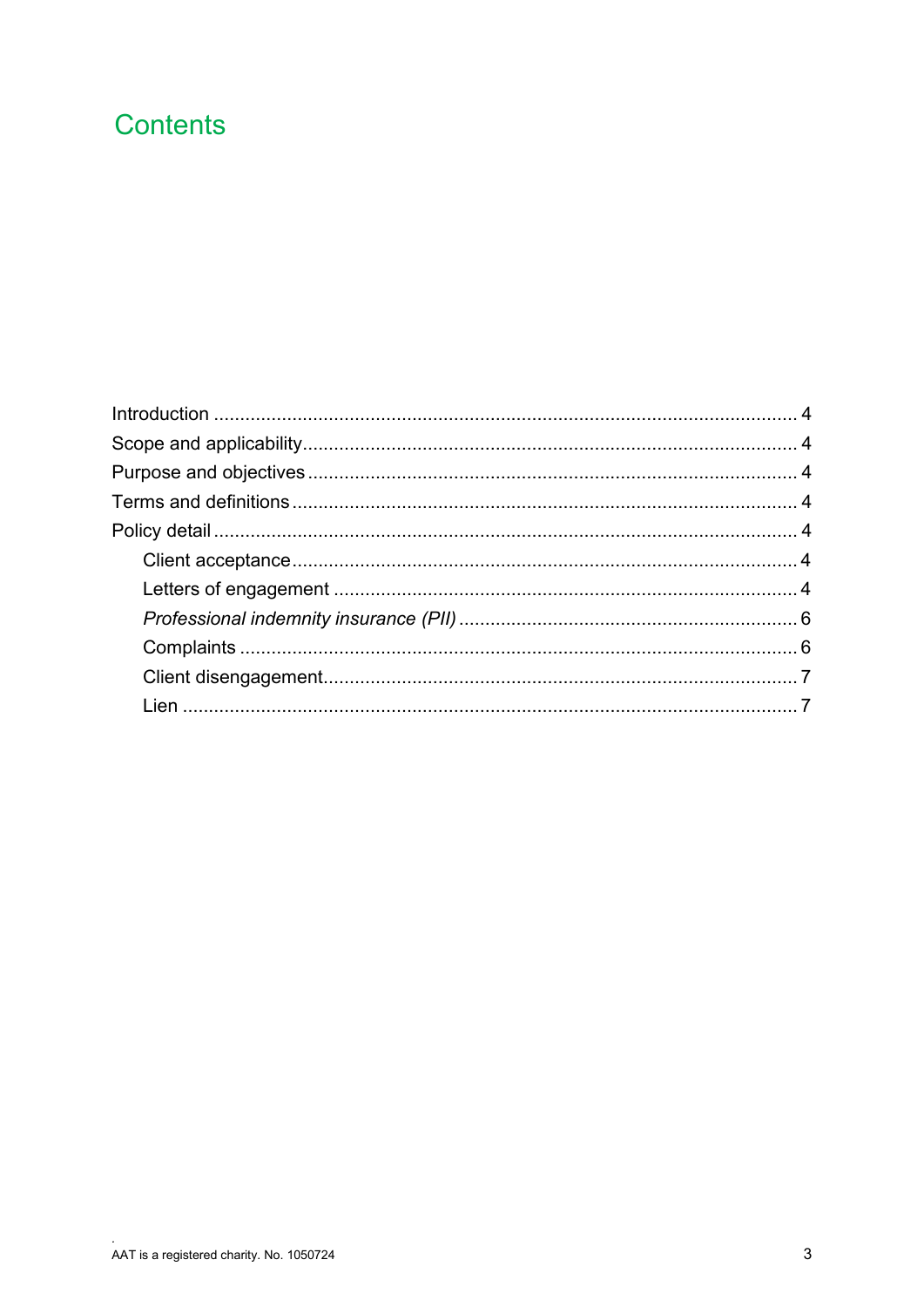## Introduction

AAT expects its members to act with the highest levels of professionalism, both in and outside of their professional lives. Clients and employers rely on AAT to take ongoing steps to consider whether a member is, and continues to be, a fit and proper person to be a member. This policy and guidance are intended to support the AAT in meeting that obligation.

## Scope and applicability

1. All *licensed members* must comply with the Provision of Services Regulations 2009. This policy applies to all licensed members providing *accountancy services* or *bookkeeping services* to clients either as a sole practitioner or as a *Principal* in a firm.

## Purpose and objectives

2. Good *client care* is central to the provision of a high-quality professional service. AAT requires every *member* providing *self-employed accountancy and/or bookkeeping services* to do so in a manner which treats clients fairly and safeguards their interests. This policy sets out the requirements for *client care* placed on licensed members providing services to the public.

## Terms and definitions

3. The website is the definitive guide to all policies currently in force. All terms in italics, save titles of publications, are interpreted in the *AAT Glossary* which supports the entire policy framework.

## Policy detail

## **Client acceptance**

4. Before taking on a new client, a *member* must take reasonable steps to understand whether any reasons exist as to why they should not take them on. Risks may include the existence of a conflict of interest, the Money Laundering Regulations cannot be satisfied, or insufficient technical competence to meet the client's needs. If such a reason is identified, unless steps can be taken to manage the issue, the engagement should be declined. AAT's onboarding resources and checklist will help form the basis of this critical assessment for any proposed engagement before accepting or declining an appointment.

## **Letters of engagement**

- 5. A *licensed member* must provide a letter of engagement to all clients before any professional work is undertaken by the member. That letter must include the following information as a minimum.
	- a) The nature of the assignment, the scope of the work to be undertaken and, the format and nature of any report which is to be delivered.
	- b) The timing of the engagement, that is the date the work is expected to start (and whether any such date is contingent on the provision by the client or others of information), the duration of the work and the dates on which reports are to be made.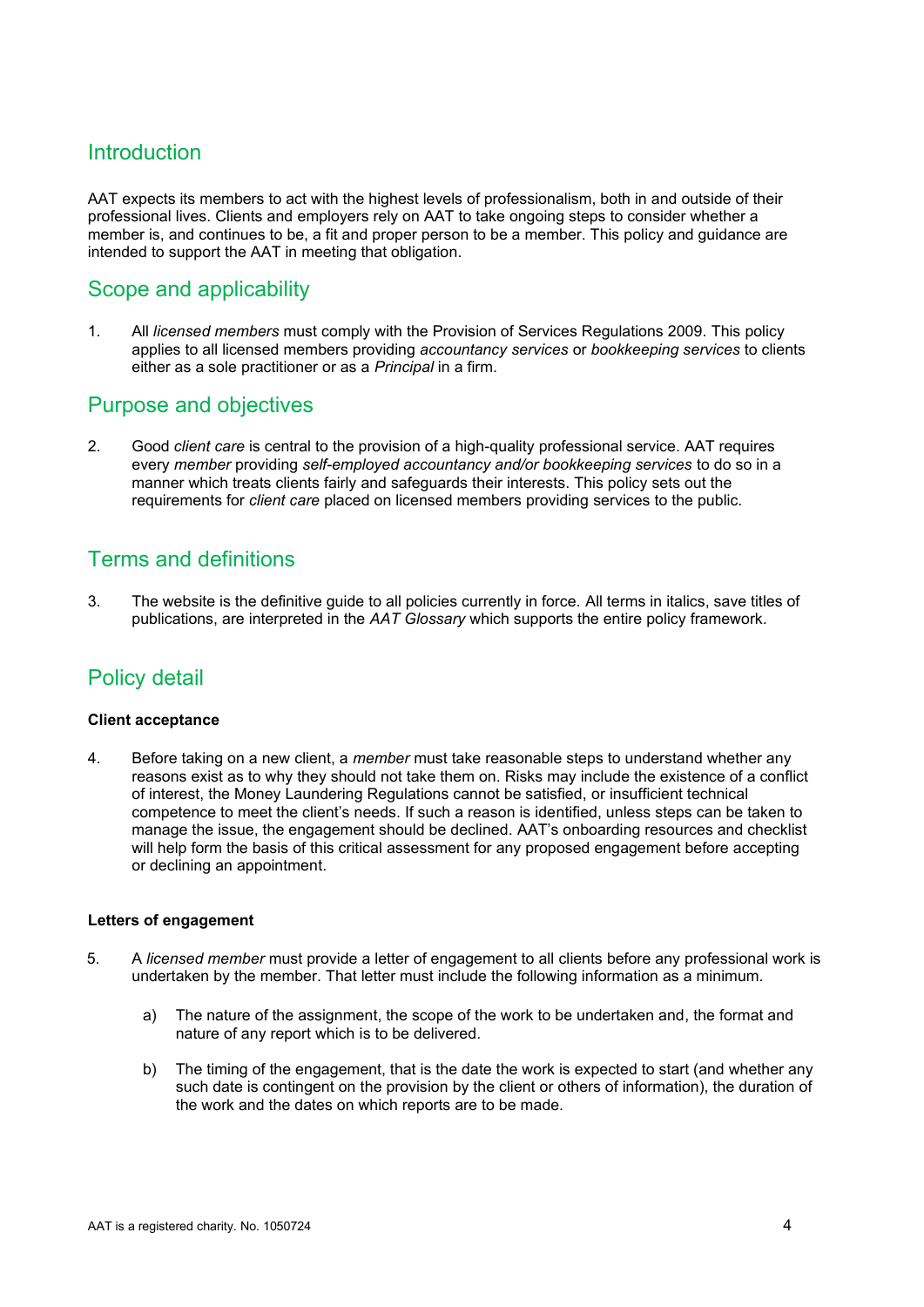- c) Whether the assignment is monthly, annual, or not recurring and whether the engagement will continue unless specifically terminated by the client.
- d) The client's responsibilities, for example, as to the production of information such as records and books and their format and timing. The client should be advised that, for example, in relation to tax compliance work the *member* will be acting only as an agent for the client and that the client is responsible for providing accurate information.
- e) A statement that the responsibility for the detection of irregularities and fraud rests with the client's management and that this would normally be outside the scope of the engagement. Nevertheless, the engagement letter should make it clear that the client is obliged to provide full information to the *licensed member.*
- f) Any liability disclaimers in relation to acting on information supplied by the client or complying with legislation.
- g) The basis, frequency, and rate of charge for services rendered together with the treatment of expenses incurred in connection with the assignment. The *member* should provide an estimate of their fees including details of hourly charging rates in the absence of a fixed fee being agreed. Any taxes payable in addition to the agreed fee or hourly charging rate should also be specified.
- h) The ownership of books and records created in the engagement and whether the *licensed member* will exercise a lien over such items if fees remain unpaid or are disputed. The firm's policy on retention, destruction and return of records should, if appropriate, be specified.
- i) The action that will be taken should a fee remain unpaid after presentation of the invoice, including the charging of interest and at what rate, the cessation of work and details of any other actions that will be taken to recover unpaid fees, for example, debt collection agencies, small claims court.
- j) The usage of the *licensed member's* work by the client for a third party with suitable liability disclaimers.
- k) The fact that the *licensed member's* AAT *licence* does not authorise them to conduct any aspect of investment work.
- l) The *licensed member's* obligations under the *Money Laundering Regulations* including due diligence, risk assessments, record keeping and suspicious activity reporting.
- m) Whether the *member* is registered with the Information Commissioner under the *Data Protection Act 2018* and details of the responsibilities and legal obligations the member has in respect of processing their data securely in accordance with the General Data Protection Regulations (GDPR).
- n) How the *licensed member* will deal with *clients' money* and how they will account to the client for any commission or other benefits received for introductions to other professionals or suppliers, including whether fees will be reduced by amounts received in this connection and/or whether the *member* will retain the commission or benefit in accordance with the *Code of Professional Ethics.*
- o) How the *licensed member* will deal with complaints about any aspect of the engagement including details of the *Principal* within the practice responsible for complaints management, and the fact that unresolved complaints can be referred to AAT.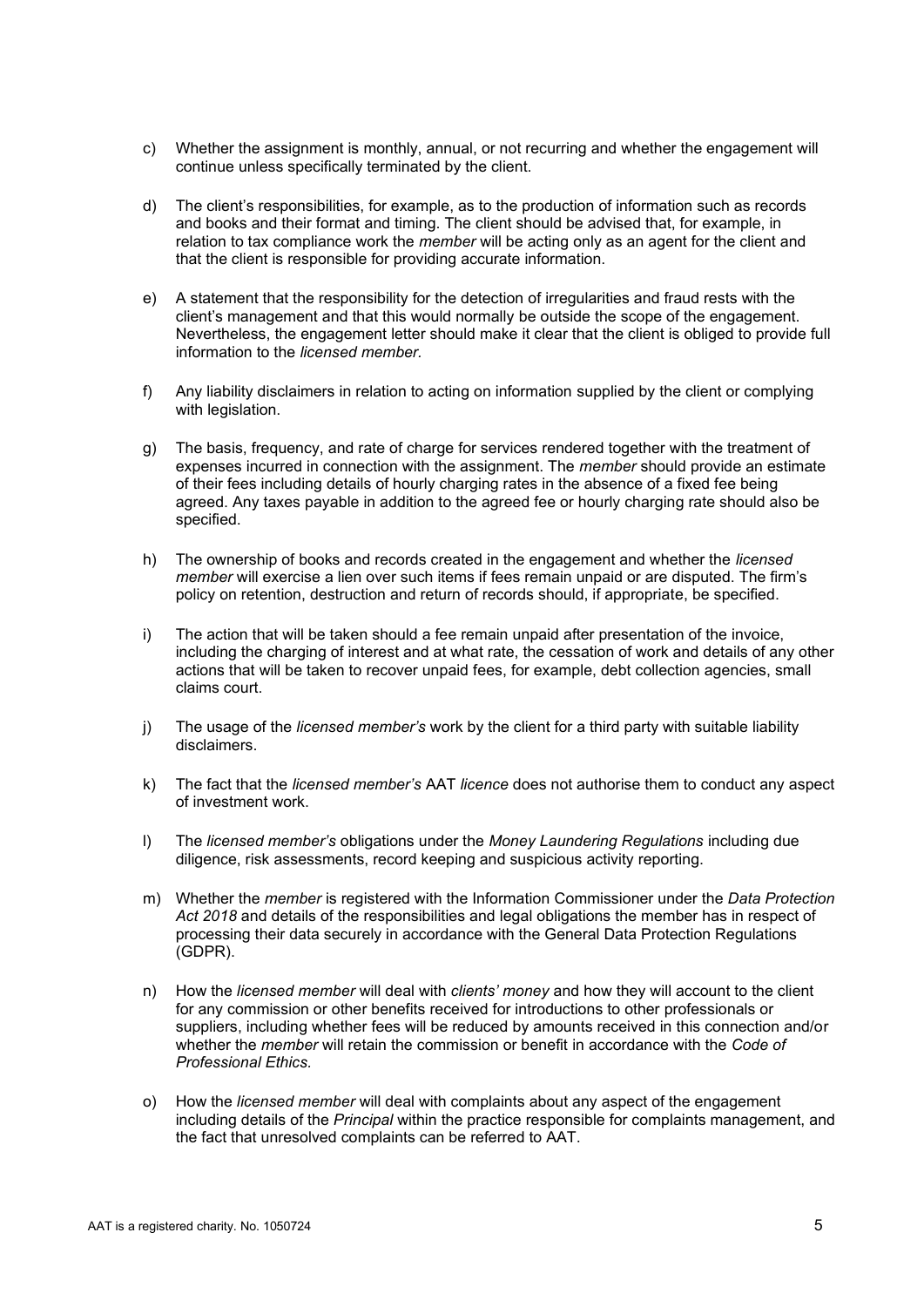- p) Confirmation there is a continuity arrangement *in place* for an alternate to deal with matters in the event of the *licensed member's* permanent incapacity or illness, who will have access to the client's information held in order to make initial contact with them and agree the work to be undertaken during incapacity (also making clear the client can choose to appoint another firm / accountant at that stage if they wish].
- 6. AAT has template letters of engagement which meet these requirements and can be tailored to meet a firm's needs.
- 7. A *licensed member* who is authorised by the Financial Conduct Authority (FCA) to conduct investment work should refer to the *[FCA Handbook](http://www.fsa.gov.uk/Pages/handbook/index.shtml)* for appropriate wording to include in the letter of engagement.
- 8. The engagement letter agreed with each client should be reviewed regularly. Where new services are to be undertaken on behalf of a client, or any terms are required to be changed, the *licensed member* shall issue a new engagement letter and amend terms with the client.
- 9. The *licensed member* should retain evidence of the terms that have been agreed by way of an engagement letter, including any amended terms, and member must on request, make available to the AAT or AAT representatives, copies of their engagement letters.

#### *Professional indemnity insurance (PII)*

10. A *licensed member* must at all times hold valid professional indemnity insurance in accordance with the AAT P*rofessional Indemnity Insurance Policy* and must make details of that policy available to clients or their legal representatives on request.

#### **Complaints**

- 11. A *licensed member* must ensure their *firm* has an adequate *complaint* process in place to handle client complaints and advise clients how to make a *complaint*. It should include procedures that ensure as a minimum:
	- a) complaints are acknowledged promptly, in writing, setting out the firm's understanding of what the complaint being made is
	- b) complaints are investigated by the *firm*, unless it can be demonstrated that the complaint is already being investigated by a professional body; the complaint is already the subject of dispute resolution; or the complaint is minor or vexatious
	- c) the complaint is investigated by an individual of sufficient experience, and someone who was not involved in the issue leading to the complaint
	- d) any corrective action considered appropriate is taken promptly
	- e) the client is aware that a *complaint* may be escalated to AAT if the matter is not resolved locally.
- 12. On receiving a complaint, and throughout the process of investigating a complaint, a *member* should establish whether its professional indemnity insurance provider needs to be informed of the complaint.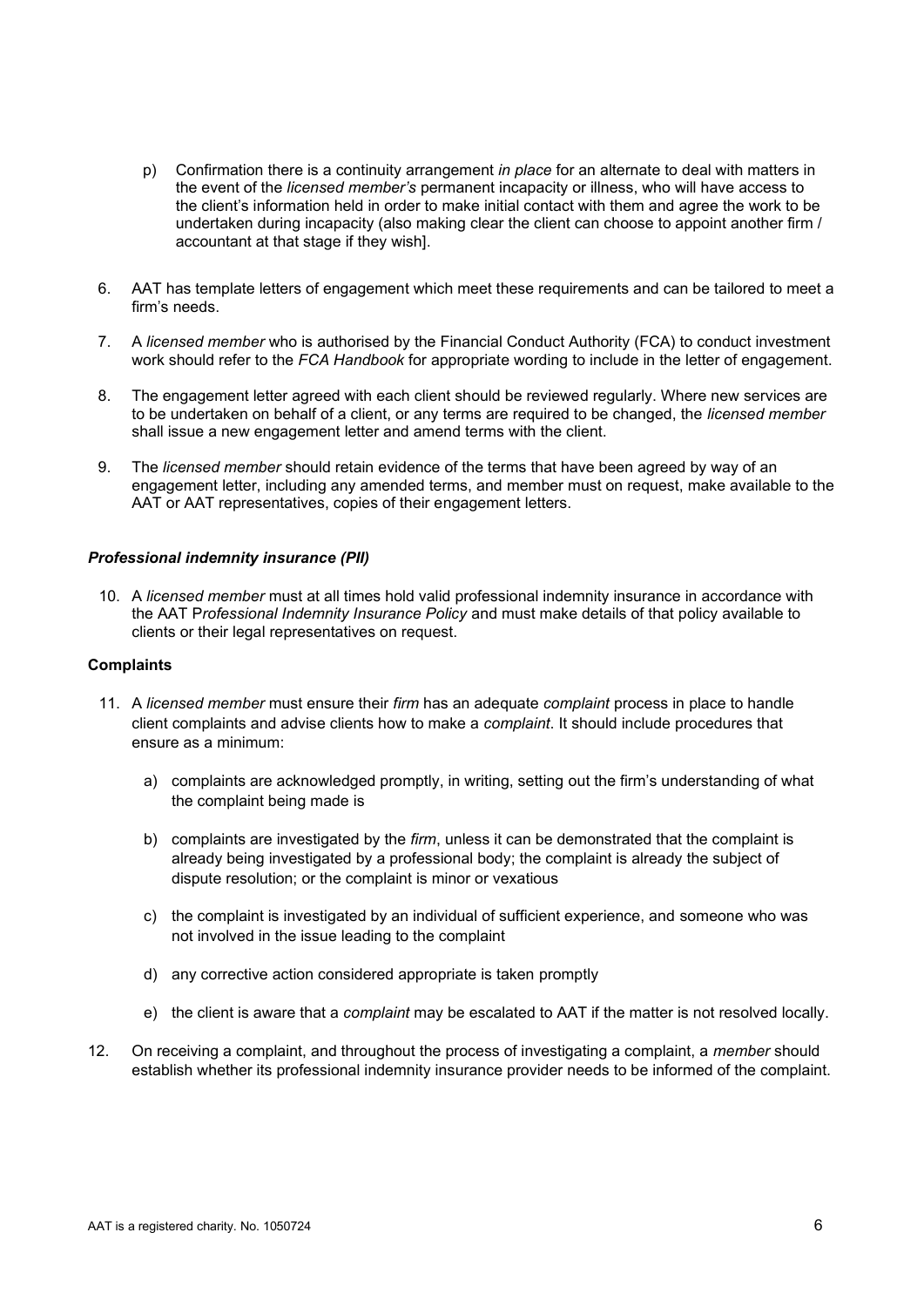#### **Client disengagement**

- 13. When either a *licensed member* or a client chooses to end an engagement, the *member* must confirm this with a client disengagement letter, unless there is good reason not to do so. The letter should confirm the terms of the disengagement, including:
	- a) any outstanding work that will be undertaken before conclusion of the engagement including details of any impending deadlines and the action required
	- b) any outstanding work that will not be undertaken before conclusion of the engagement
	- c) as a matter of good professional practice, and to reinforce public confidence in the profession, a *licensed member* who has disengaged from a client matter should, with the consent of the client, correspond on request with any new accountant the client has instructed. AAT has a checklist available which meets the minimum disengagement requirements to include, but any client disengagement letter can be tailored to meet the client or firm's needs.

#### **Lien**

- 14. A *licensed member* may exercise a right of lien provided that as a minimum:
	- a) the documents over which a lien is held belong to the client and not a third party
	- b) the *licensed member* has acquired the documents as a result of the engagement
	- c) the *licensed member* has undertaken work in respect of those documents
	- d) an invoice has been raised in respect of work undertaken on those documents
	- e) those fees have not been paid in full and the client is aware of the outstanding fees.
- a) A *licensed member* must not exercise a right of lien unless they have made reference to the fact that they may do so in their letter of engagement, and this is supported by a document retention policy.
- b) A *licensed member* choosing to exercise a right of lien should seek legal advice prior to doing so to ensure that such a right exists and is not superseded by statutory or other obligations.